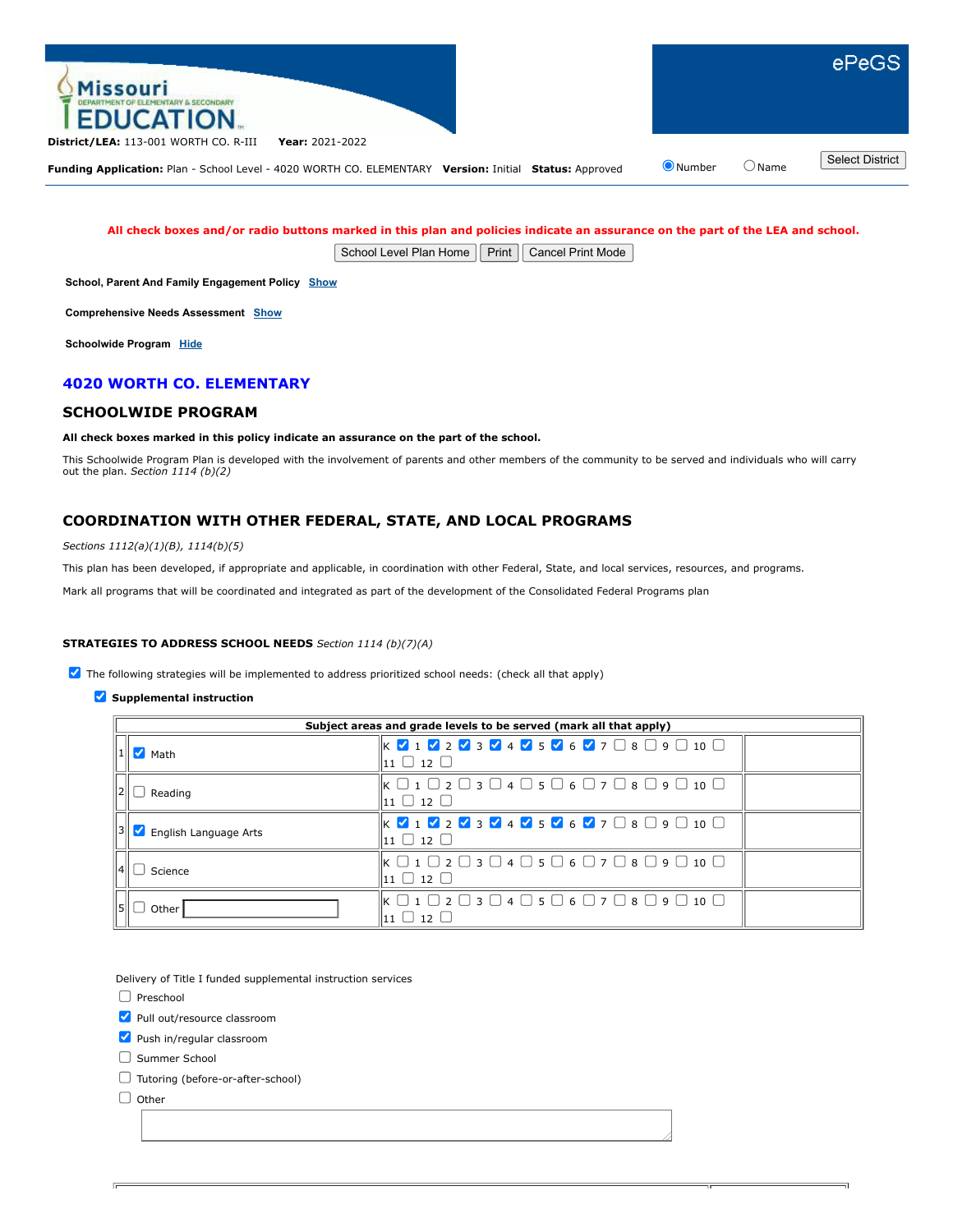| Instructional personnel                 |          |                   |        |  |  |  |
|-----------------------------------------|----------|-------------------|--------|--|--|--|
|                                         | Teachers | Paraprofessionals | Others |  |  |  |
| Supplemental Reading                    |          |                   |        |  |  |  |
| Supplemental English Language<br>  Arts |          |                   |        |  |  |  |
| Supplemental Mathematics                |          |                   |        |  |  |  |
| Supplemental Science                    |          |                   |        |  |  |  |
| <b>Other</b>                            |          |                   |        |  |  |  |

### **Class size reduction**

| $\Box$ Grade Levels | $\left\Vert K\ \Box\ 1\ \Box\ 2\ \Box\ 3\ \Box\ 4\ \Box\ 5\ \Box\ 6\ \Box\ 7\ \Box\ 8\ \Box\ 9\ \Box\ 10\ \Box\ 11\ \Box\ 12\ \Box \right\Vert$                     |
|---------------------|---------------------------------------------------------------------------------------------------------------------------------------------------------------------|
|                     | $\ \Box$ Reading Instruction Only $\ \kappa\ \Box\ 1\ \Box\ 2\ \Box\ 3\ \Box\ 4\ \Box\ 5\ \Box\ 6\ \Box\ 7\ \Box\ 8\ \Box\ 9\ \Box\ 10\ \Box\ 11\ \Box\ 12\ \Box\ $ |
|                     | $\ \Box$ Math Instruction Only $\ $ K $\Box$ 1 $\Box$ 2 $\Box$ 3 $\Box$ 4 $\Box$ 5 $\Box$ 6 $\Box$ 7 $\Box$ 8 $\Box$ 9 $\Box$ 10 $\Box$ 11 $\Box$ 12 $\Box$         |

#### **Professional Learning Communities**

### **Schoolwide Positive Behavior Support**

# **Response to Intervention**

**Other**

Data Teams

#### The strategies will (mark all that apply)

Provide opportunities for all children, including subgroups of students, to meet the challenging Missouri Learning Standards.

Description of how strategy/strategies will provide

|  |  | Teachers will use data teams, or collaborative teams, to identify students in |  |  |  |
|--|--|-------------------------------------------------------------------------------|--|--|--|
|  |  | need of supplemental help in the areas of math and ELA.                       |  |  |  |

Use methods and instructional strategies that strengthen the academic program in the school.

Description of how strategy/strategies will strengthen

| Teachers will use their understanding of Developing Assessment Capable Learners<br>(DACL) to support student learning. Additional use of programs, like Pathways and |  |
|----------------------------------------------------------------------------------------------------------------------------------------------------------------------|--|
| Scientific Learning, will allow teachers to focus on particular skills in                                                                                            |  |
| communication arts.                                                                                                                                                  |  |
| Eureka Math Equip will help teachers identify learning gaps before and during<br>instruction.                                                                        |  |
| School personnel will also use small groups as an instructional strategy to allow $\mid$<br>for a more focused support for students in mathematics.                  |  |
|                                                                                                                                                                      |  |

 $\Box$  Increase the amount of learning time

 $\Box$  Extended school year

 $\Box$  Before-and/or after-school programs

 $\Box$  Summer program

 $\Box$  Other

 $\Box$  Help provide an enriched and accelerated curriculum

Description of how strategy will provide

Activities that address the needs of those at risk of not meeting the Missouri Learning Standards will include (mark all that apply)

Address the needs of all children in the school, but particularly the needs of those at risk of not meeting the Missouri Learning Standards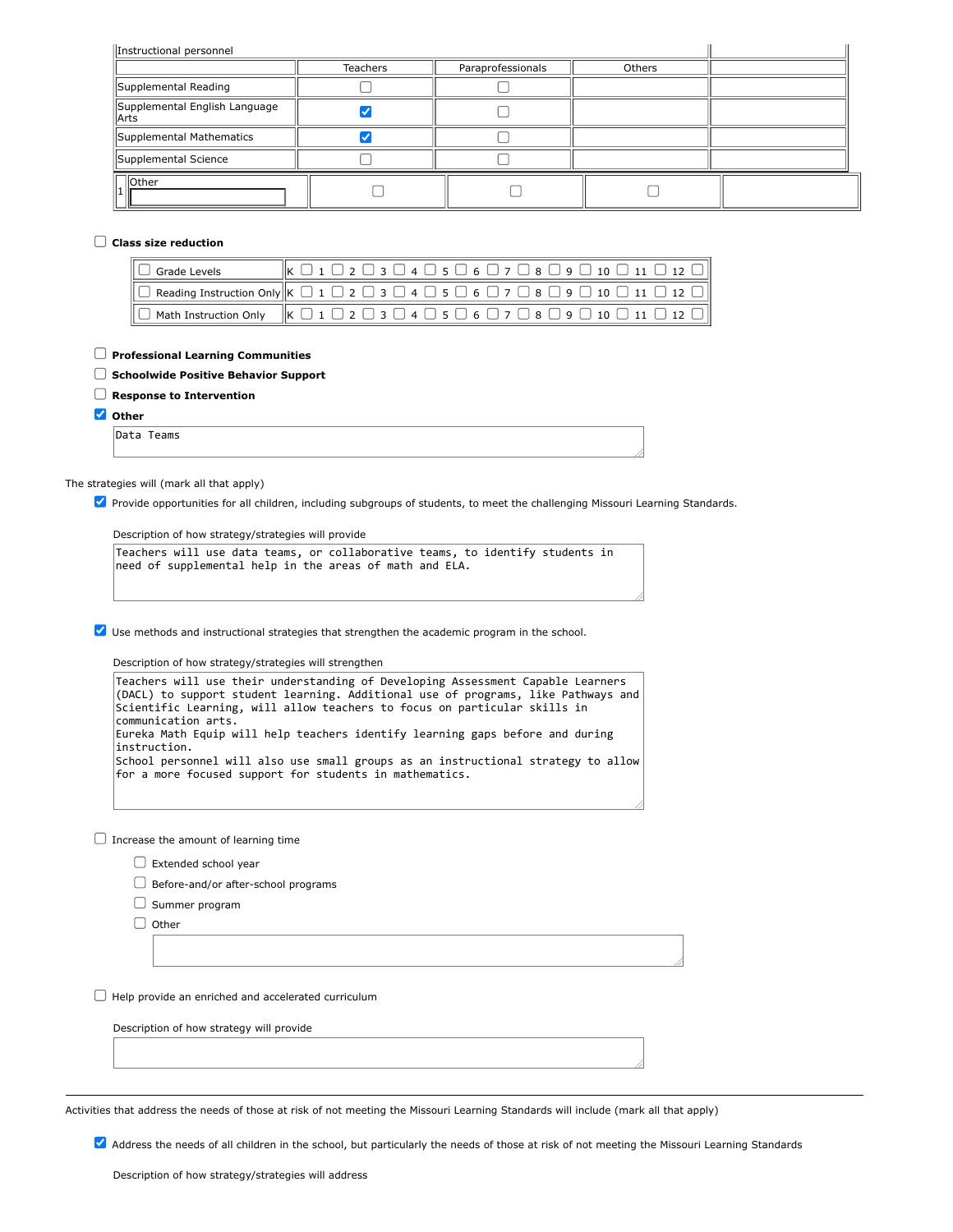Through the use of a school counselor, the staff will better assist all students, but particularly those with mental health issues. Guidance staff will continue to work to prepare students to be college and career ready.

Activities will (mark all that apply) **Improving students' skills outside the academic subject areas** Counseling  $\blacktriangleright$  School-based mental health programs  $\Box$  Specialized instructional support services  $\Box$  Mentoring services  $\Box$  Other **Helping students prepare for and become aware of opportunities for postsecondary education and the workforce**  $\Box$  Career/technical education programs  $\Box$  Access to coursework to earn postsecondary credit Advanced Placement International Baccalaureate  $\Box$  Dual or concurrent enrollment  $\Box$  Early college high schools  $\Box$  Other **Implementing a schoolwide tiered model to prevent and address problem behavior, and early intervening services Providing professional development and other activities for teachers, paraprofessionals, and other school personnel to improve instruction and use of data** Delivery of professional development services Instructional coach  $\Box$  Teaching methods coach Third party contract  $\Box$  Other **V** Professional development activities that address the prioritized needs Describe activities Teachers will develop their understanding of the strategies associated with Developing Assessment Capable Learners. implement Eureka Math Equip assessments.

#### **Recruiting and retaining effective teachers, particularly in high need subjects**

Describe activities

| School District uses the state developed Beginning Teachers Assistance Program   |
|----------------------------------------------------------------------------------|
| (BTAP) to induct new teachers to the profession.                                 |
| District offers to compensate teachers for their full number of years outside of |
| the district, as long as they taught in a Missouri Public School District.       |
|                                                                                  |

**Assisting preschool children in the transition from early childhood education programs to local elementary school programs**

Describe activities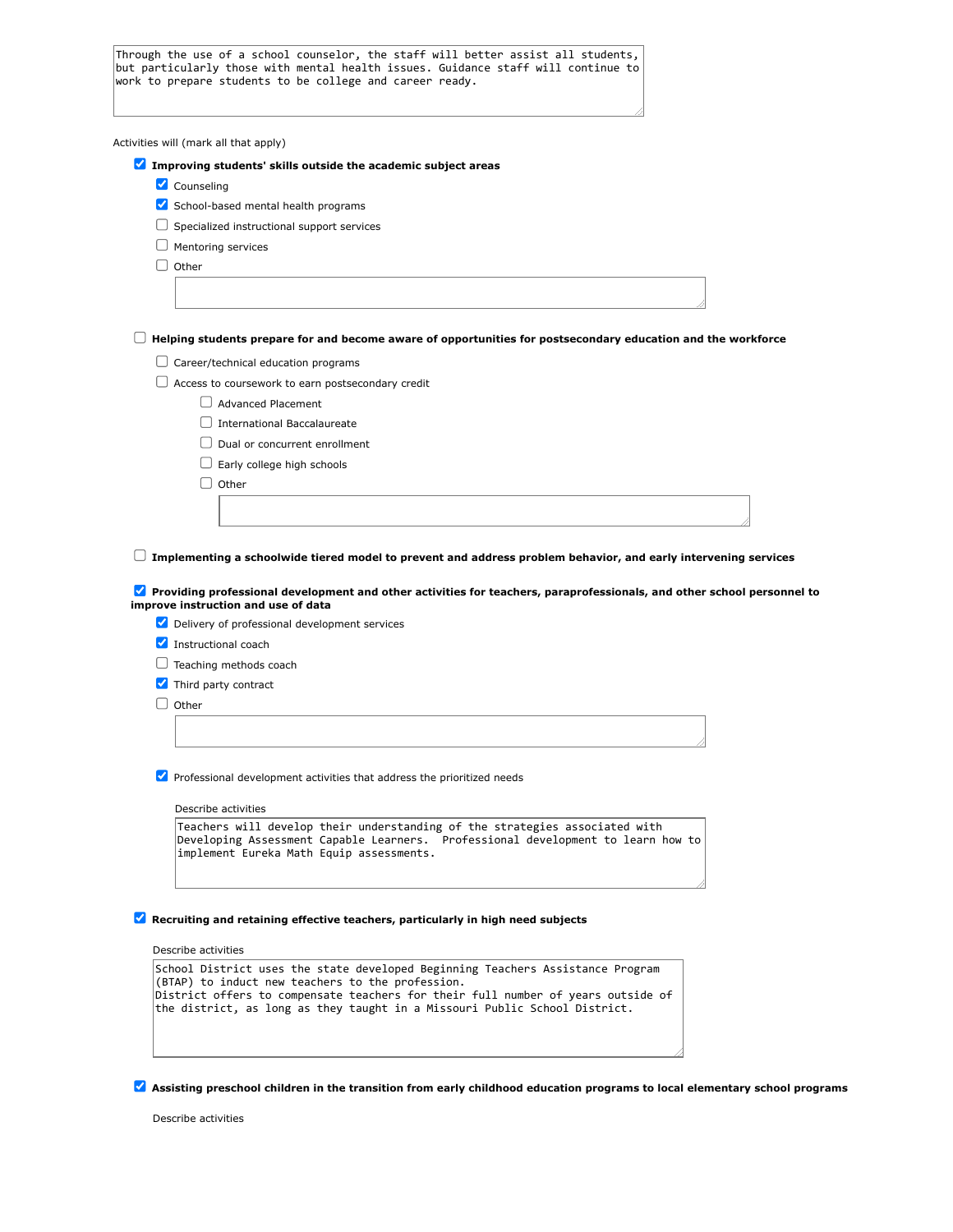# **SCHOOLWIDE POOL FUNDING**

*Section 1114 (b)(7)(B)*

 $\Box$  Funds for this program will be consolidated with other State, local and Federal programs.

Mark all program funds that will be consolidated in the schoolwide pool.

 $\Box$  Title I.A (required)  $\Box$  State and Local Funds (required)  $\Box$  Title I School Improvement (a)  $\Box$  Title I.C Migrant  $\Box$  Title I.D Delinquent  $\Box$  Title II.A  $\Box$  Title III EL  $\Box$  Title III Immigrant  $\Box$  Title IV.A  $\Box$  Title V.B  $\Box$  School Improvement Grant (g) (SIG)  $\Box$  Spec. Ed. State and Local Funds  $\Box$  Spec. Ed. Part B Entitlement Perkins Basic Grant - Postsecondary Perkins Basic Grant - Secondary Workforce Innovation and Opportunity Act □ Head Start McKinney-Vento Adult Education and Family Literacy  $\Box$  Others

#### **PARENT COMMENTS** *Section 1116 (c)(5)*

The Title I.A Schoolwide Plan is satisfactory to parents of participating students.

- **O** Yes
- $\bigcirc$  No

If the plan is not satisfactory to the parents of participating students please provide any parent comments.

School Level Plan Home | Print | Cancel Print Mode

### **District/LEA Comments**